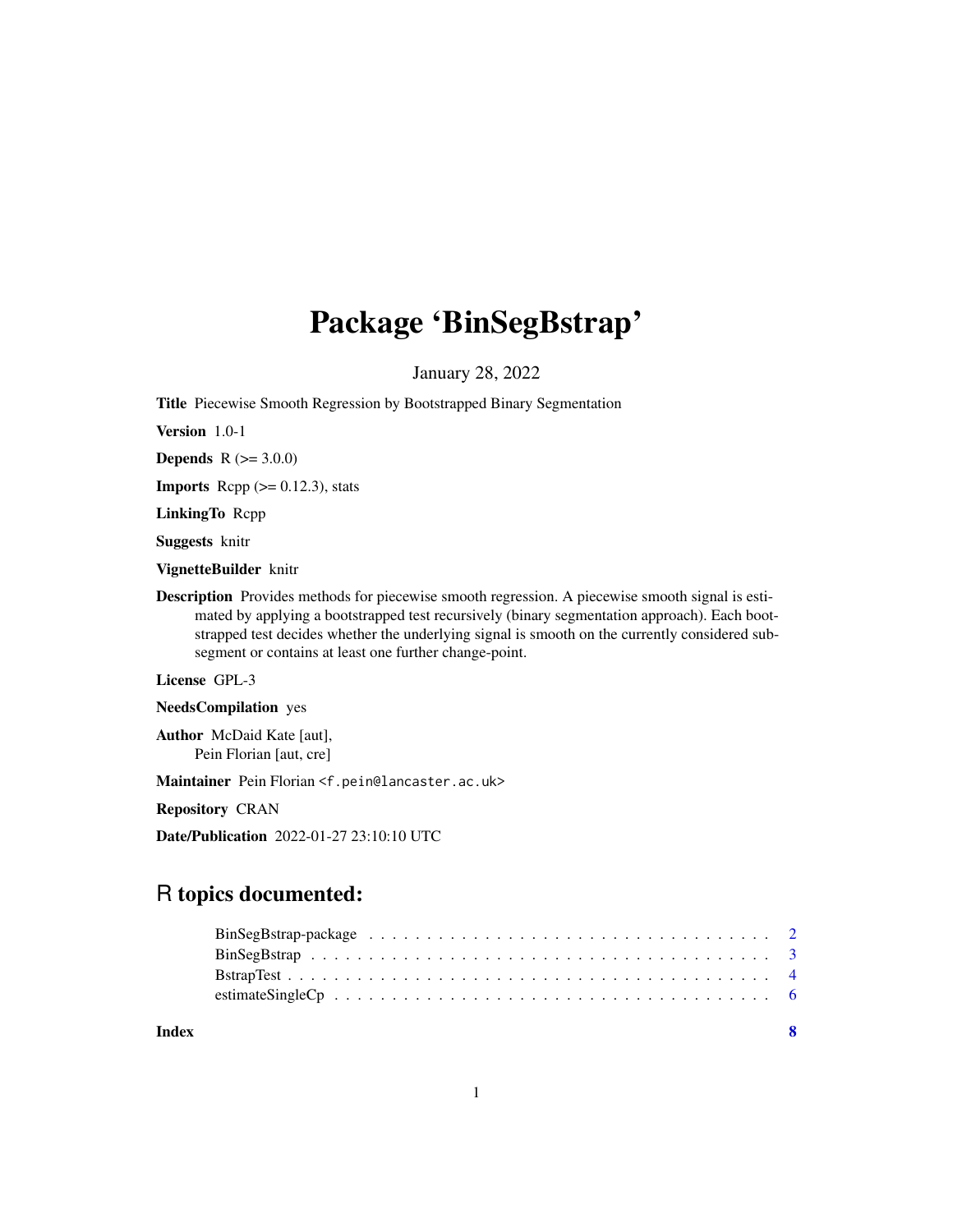<span id="page-1-0"></span>BinSegBstrap-package *Piecewise smooth regression by bootstrapped binary segmentation*

#### Description

Provides methods for piecewise smooth regression. The main function [BinSegBstrap](#page-2-1) estimates a piecewise smooth signal by applying a bootstrapped test recursively (binary segmentation approach). A single bootstrapped test for the hypothesis that the underlying signal is smooth versus the alternative that the underlying signal contains at least one change-point can be performed by the function [BstrapTest](#page-3-1). A single change-point is estimated by the function [estimateSingleCp](#page-5-1). More details can be found in the vignette. Parts of this work were inspired by Gijbels and Goderniaux (2004).

#### Acknowledgement

This work results from a summer research project at the University of Cambridge in 2019. Kate McDaid was supported by a bursary from the summer research programme of the Centre of Mathematics at the University of Cambridge. Florian Pein's position is funded by the EPSRC programme grant 'StatScale: Statistical Scalability for Streaming Data'.

#### References

Gijbels, I., Goderniaux, A-C. (2004) Bootstrap test for change-points in nonparametric regression. *Journal of Nonparametric Statistics* 16(3-4), 591–611.

#### See Also

[BinSegBstrap](#page-2-1), [BstrapTest](#page-3-1), [estimateSingleCp](#page-5-1)

#### Examples

```
n < -200signal \le sin(2 \star pi \star 1:n / n)
signal[51:100] <- signal[51:100] + 5
signal[151:200] <- signal[151:200] + 5
y \le - rnorm(n) + signal
est <- BinSegBstrap(y = y)
plot(y)
lines(signal)
lines(est$est, col = "red")
n < - 100signal \le sin(2 \neq pi \neq 1:n / n)
signal[51:100] <- signal[51:100] + 5
```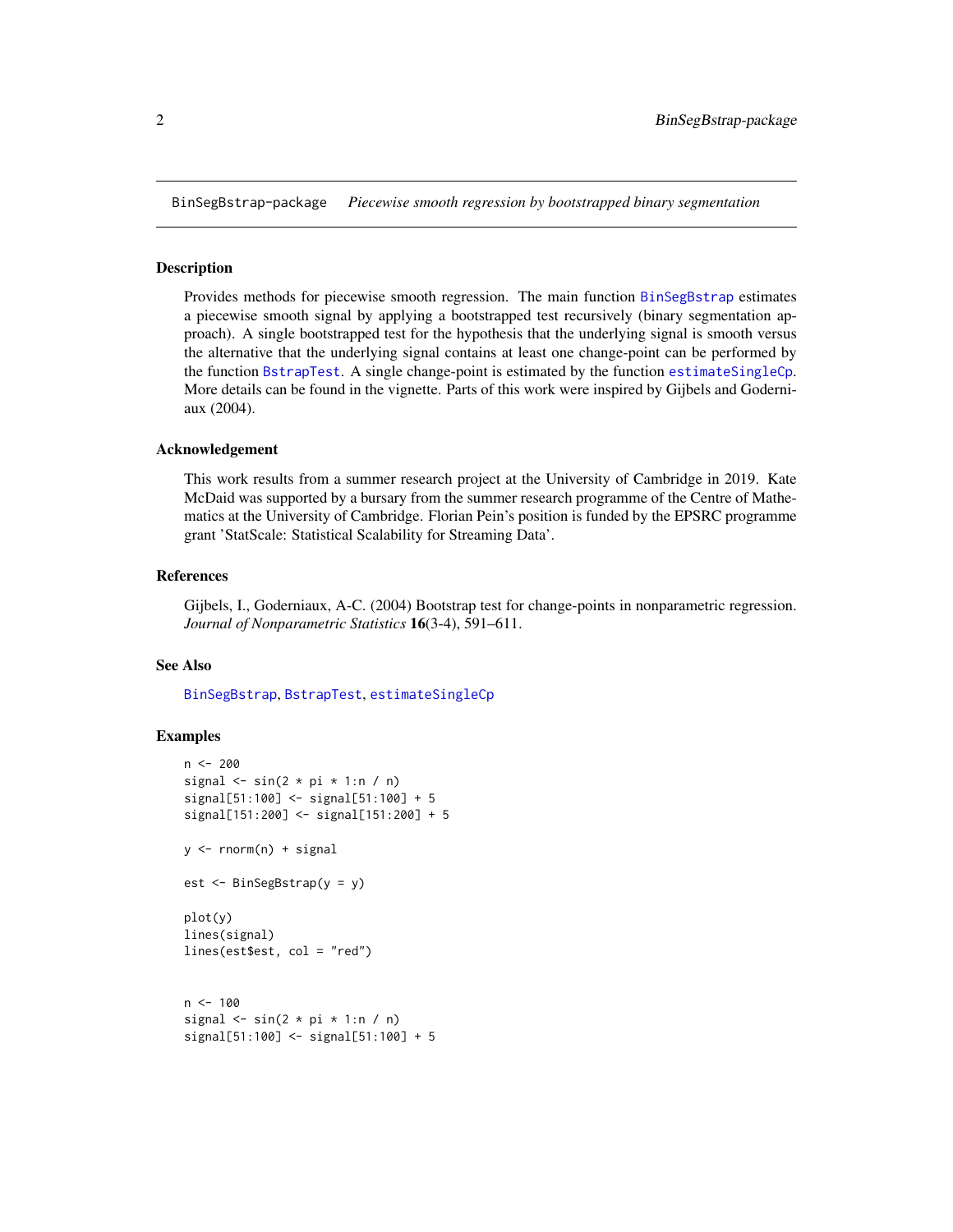#### <span id="page-2-0"></span>BinSegBstrap 3

```
y \leftarrow \text{norm}(n) + \text{signal}test <- BstrapTest(y = y)
est <- estimateSingleCp(y = y)
plot(y)
lines(signal)
lines(est$est, col = "red")
```
<span id="page-2-1"></span>BinSegBstrap *Estimates a piecewise smooth signal*

#### Description

A piecewise smooth signal is estimated by applying [BstrapTest](#page-3-1) recursively (binary segmentation approach). The final estimator is estimated by kernel smoothing on each segment separately; a joint bandwidth is selected by crossvalidation. More details can be found in the vignette.

#### Usage

```
BinSegBstrap(y, bandwidth, nbandwidth = 30L, B = 500L, alpha = 0.05,
             kernel = c("epanechnikov", "gaussian", "rectangular",
                        "triangular", "biweight", "silverman"))
```
#### Arguments

| у          | a numeric vector containing the data points                                                                                                                                                                                                                                                                                                                                                                                                       |
|------------|---------------------------------------------------------------------------------------------------------------------------------------------------------------------------------------------------------------------------------------------------------------------------------------------------------------------------------------------------------------------------------------------------------------------------------------------------|
| bandwidth  | the bandwidth, i.e. a numeric with values between $1 /$ length(y) and 0.5. If<br>$missing exp(seq(log(10 / length(y)), log(0.25), length.out = nbandwidth))$<br>will be used. Crossvalidation will be performed if it is not a single numeric. Note<br>that the test has almost no power when the bandwidth for the kernel smoother<br>is too small, since then a change-point can be approximated well by a quickly<br>changing smooth function. |
| nbandwidth | a single integer giving the number of bandwidths (see above) if bandwidth is<br>missing                                                                                                                                                                                                                                                                                                                                                           |
| B          | a single integer giving the number of bootstrap samples                                                                                                                                                                                                                                                                                                                                                                                           |
| alpha      | a probability, i.e. a single numeric between 0 and 1, giving the significance level<br>of the test                                                                                                                                                                                                                                                                                                                                                |
| kernel     | the kernel function, <i>i.e.</i> either a string or a function that takes a single numeric<br>vector and returns the values of the kernel at those locations                                                                                                                                                                                                                                                                                      |

#### Value

a [list](#page-0-0) with the following components:

- est: the estimated signal

- cps: the estimated change-point locations

- bandwidth: the selected bandwidth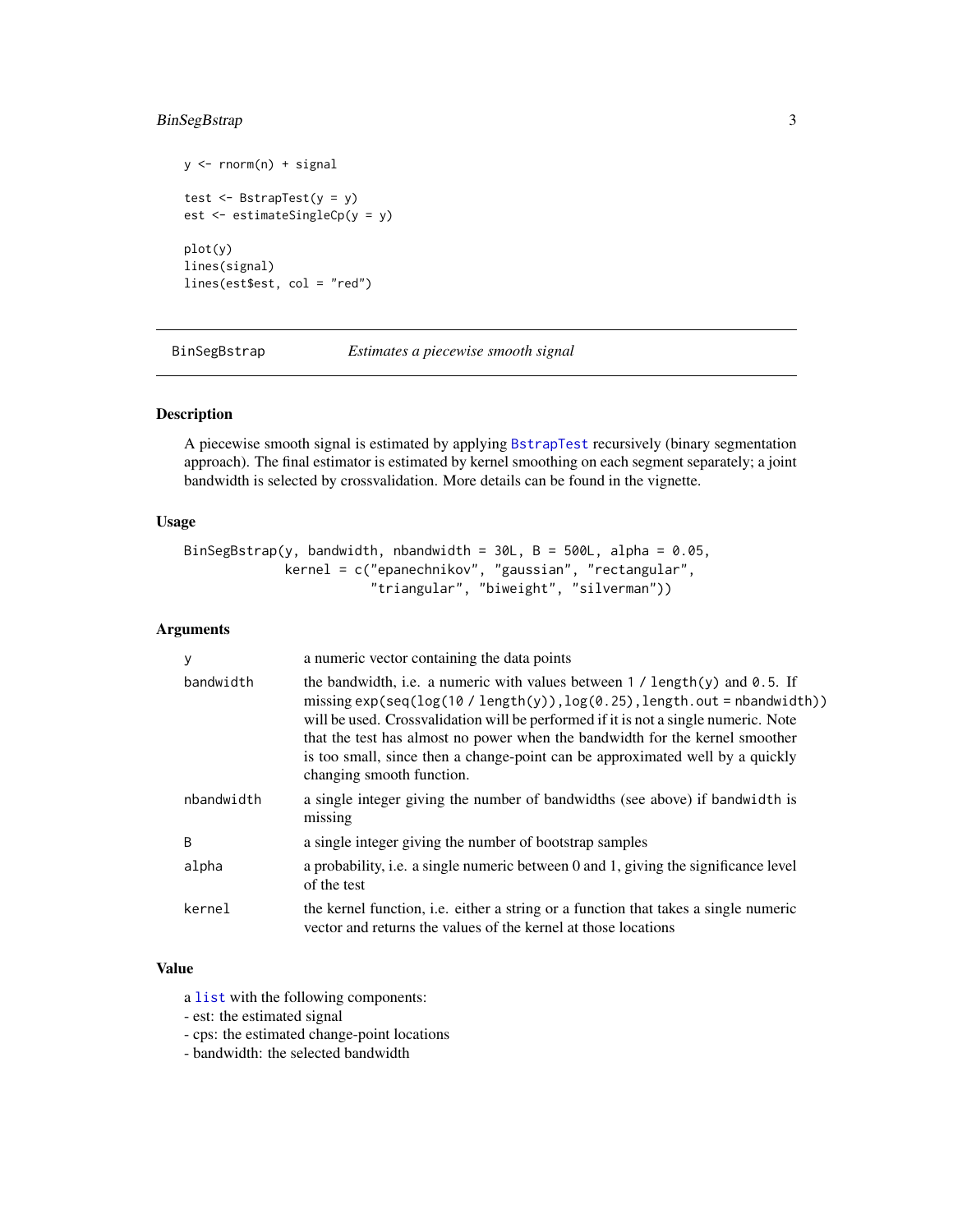#### Examples

```
n <- 200
signal \le sin(2 \neq pi \neq 1:n / n)
signal[51:100] <- signal[51:100] + 5
signal[151:200] <- signal[151:200] + 5
y \le - rnorm(n) + signal
# default bandwidth and kernel
est <- BinSegBstrap(y = y)
plot(y)
lines(signal)
lines(est$est, col = "red")
# fixed bandwidth
est \leq BinSegBstrap(y = y, bandwidth = 0.1)
# user specified kernel
kernel <- function(x) 1 - abs(x) # triangular kernel
est <- BinSegBstrap(y = y, kernel = kernel)
```
<span id="page-3-1"></span>

BstrapTest *Bootstrap test for a single change-point*

#### Description

Tests whether the underlying signal is smooth or contains at least one change-point. The smooth alternative is estimated by a (crossvalidated) kernel smoother. The single change-point alternative is estimated by [estimateSingleCp](#page-5-1). Its estimated jump size is used as a test statistic and the critical value is obtained by bootstrapping. More details can be found in the vignette.

#### Usage

```
BstrapTest(y, bandwidth, nbandwidth = 30L, B = 500L, alpha = 0.05,
           kernel = c("epanechnikov", "gaussian", "rectangular",
                      "triangular", "biweight", "silverman"))
```
#### Arguments

| y         | a numeric vector containing the data points                                                                                                                                                                                                                                                                                                                                                                                                       |
|-----------|---------------------------------------------------------------------------------------------------------------------------------------------------------------------------------------------------------------------------------------------------------------------------------------------------------------------------------------------------------------------------------------------------------------------------------------------------|
| bandwidth | the bandwidth, i.e. a numeric with values between $1 /$ length(y) and 0.5. If<br>$missing exp(seq(log(10 / length(y)), log(0.25), length.out = nbandwidth))$<br>will be used. Crossvalidation will be performed if it is not a single numeric. Note<br>that the test has almost no power when the bandwidth for the kernel smoother<br>is too small, since then a change-point can be approximated well by a quickly<br>changing smooth function. |

<span id="page-3-0"></span>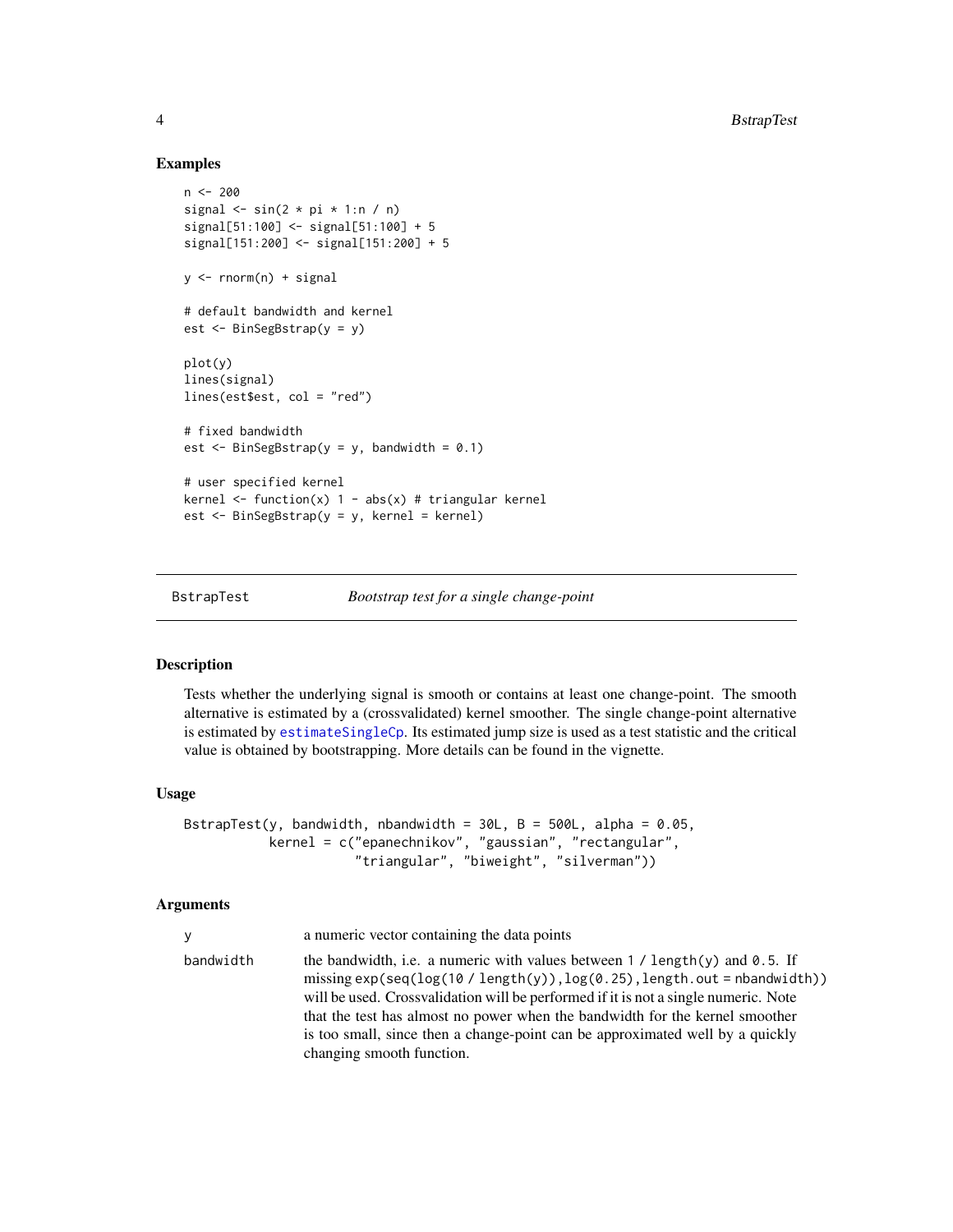<span id="page-4-0"></span>

| nbandwidth | a single integer giving the number of bandwidths (see above) if bandwidth is<br>missing                                                               |
|------------|-------------------------------------------------------------------------------------------------------------------------------------------------------|
| B          | a single integer giving the number of bootstrap samples                                                                                               |
| alpha      | a probability, i.e. a single numeric between 0 and 1, giving the significance level<br>of the test                                                    |
| kernel     | the kernel function, i.e. either a string or a function that takes a single numeric<br>vector and returns the values of the kernel at those locations |

#### Value

a [list](#page-0-0) with the following components:

- piecewiseSignal: the estimated signal with a single change-point
- cp: the estimated change-point location
- size: the estimated jump size
- bandwidth: the selected bandwidth for the piecewise signal
- bandwidthSmooth: the selected bandwidth for the smooth signal
- smoothSignal: the estimated smooth signal
- critVal: the by bootstrapping obtained critical value
- pValue: the p-Value of the test
- outcome: a boolean saying whether the test rejects the hypothesis of a smooth signal

#### Examples

```
n < -100signal \le sin(2 \star pi \star 1:n / n)
signal[51:100] <- signal[51:100] + 5
y \le - rnorm(n) + signal
# default bandwidth and kernel
test <- BstrapTest(y = y)
if (test$outcome) {
  # null hypothesis of a smooth signal is rejected
  estimatedSignal <- test$piecewiseSignal
} else {
  # null hypothesis of a smooth signal is accepted
  estimatedSignal <- test$smoothSignal
}
plot(y)
lines(signal)
lines(estimatedSignal, col = "red")
# fixed bandwidth
test \leq BstrapTest(y = y, bandwidth = 0.1)
# user specified kernel
kernel \le function(x) 1 - abs(x) # triangular kernel
test \leq BstrapTest(y = y, kernel = kernel)
```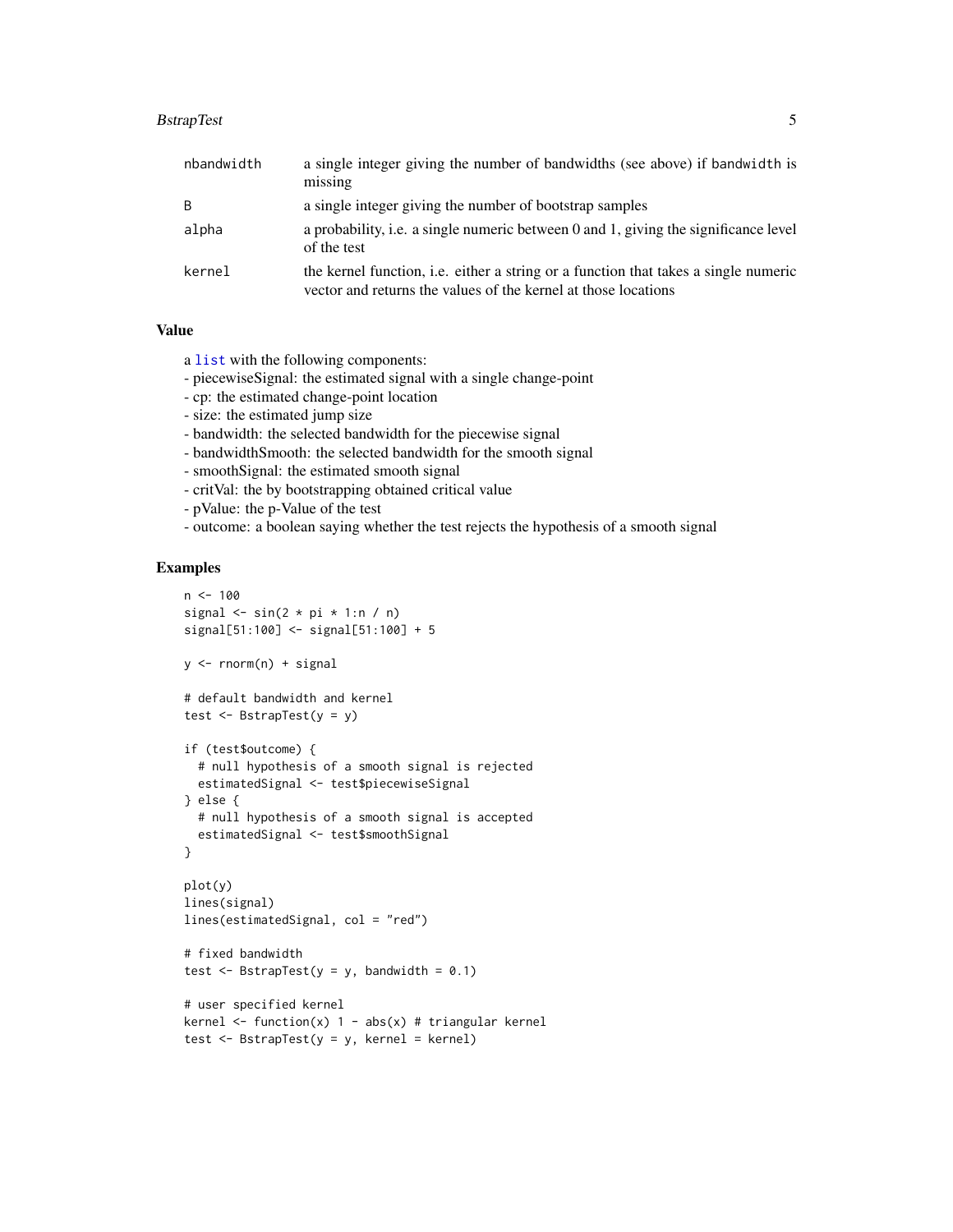<span id="page-5-1"></span><span id="page-5-0"></span>

#### Description

Estimates a single change-point in an otherwise smooth function. The change-point location is estimated as the maximum of the differences of left and right sided running means. The estimate left and right of the change-point are obtained by kernel smoothers. Windows of the running mean and kernel bandwidth are chosen by crossvalidation. More details can be found in the vignette.

#### Usage

```
estimateSingleCp(y, bandwidth, nbandwidth = 30L,
                 kernel = c("epanechnikov", "gaussian", "rectangular",
                            "triangular", "biweight", "silverman"))
```
#### Arguments

| y          | a numeric vector containing the data points                                                                                                                                                                                                  |
|------------|----------------------------------------------------------------------------------------------------------------------------------------------------------------------------------------------------------------------------------------------|
| bandwidth  | the bandwidth, i.e. a numeric with values between $1 /$ length(y) and 0.5. If<br>$missing exp(seq(log(2 / length(y)), log(0.25), length.out = nbandwidth))$<br>will be used. Crossvalidation will be performed if it is not a single numeric |
| nbandwidth | a single integer giving the number of bandwidths (see above) if bandwidth is<br>missing                                                                                                                                                      |
| kernel     | the kernel function, i.e. either a string or a function that takes a single numeric<br>vector and returns the values of the kernel at those locations                                                                                        |

#### Value

- a [list](#page-0-0) with the following components:
- est: the estimated function with a single change-point
- cp: the estimated change-point location
- size: the estimated jump size
- bandwidth: the selected bandwidth

#### Examples

```
n < - 100signal \le sin(2 \star pi \star 1:n / n)
signal[51:100] <- signal[51:100] + 5
y \leftarrow \text{norm}(n) + \text{signal}# default bandwidth and kernel
est <- estimateSingleCp(y = y)
plot(y)
```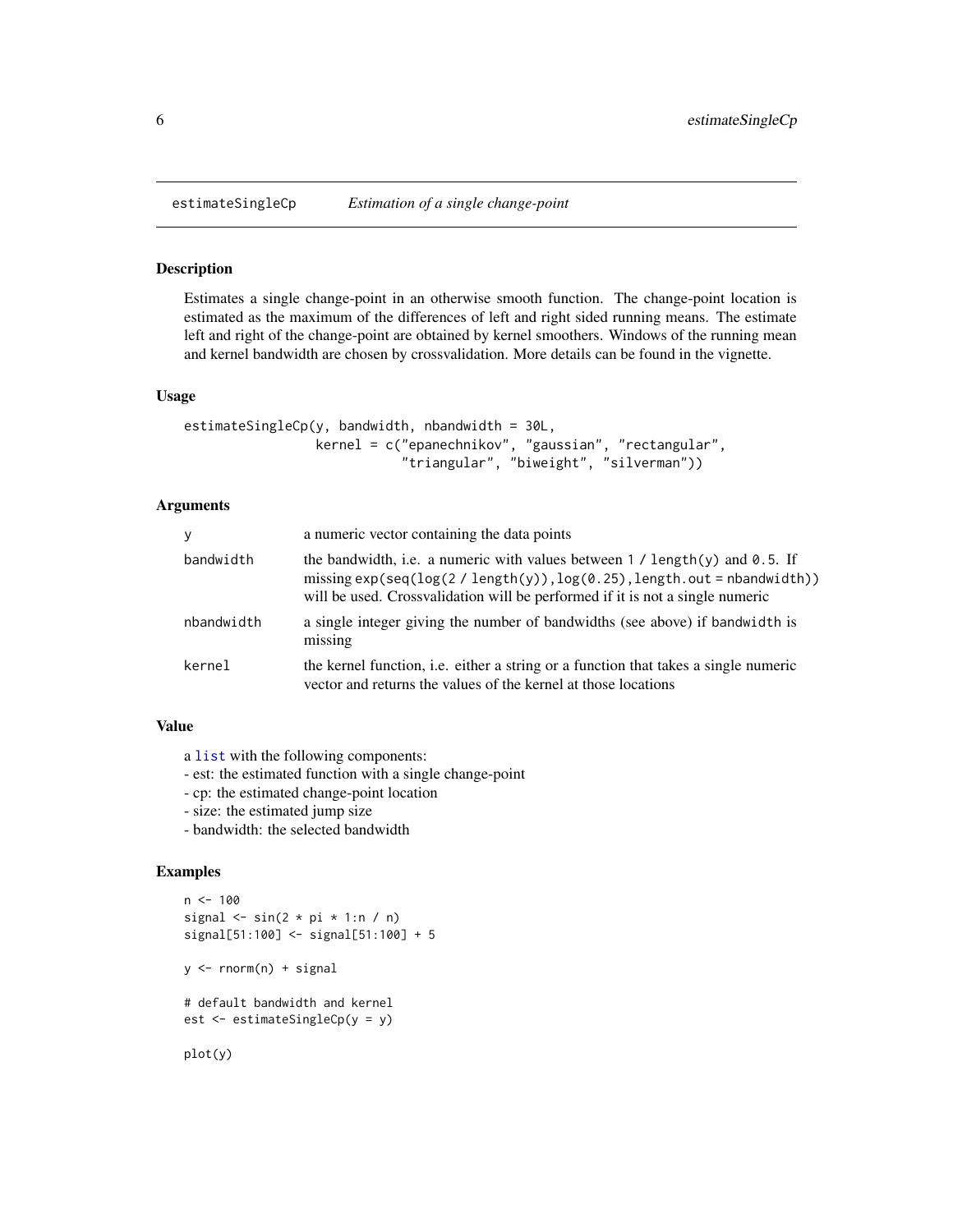#### estimateSingleCp 7

```
lines(signal)
lines(est$est, col = "red")
# fixed bandwidth
est \le estimateSingleCp(y = y, bandwidth = 0.1)
# user specified kernel
kernel <- function(x) 1 - abs(x) # triangular kernel
est <- estimateSingleCp(y = y, kernel = kernel)
```